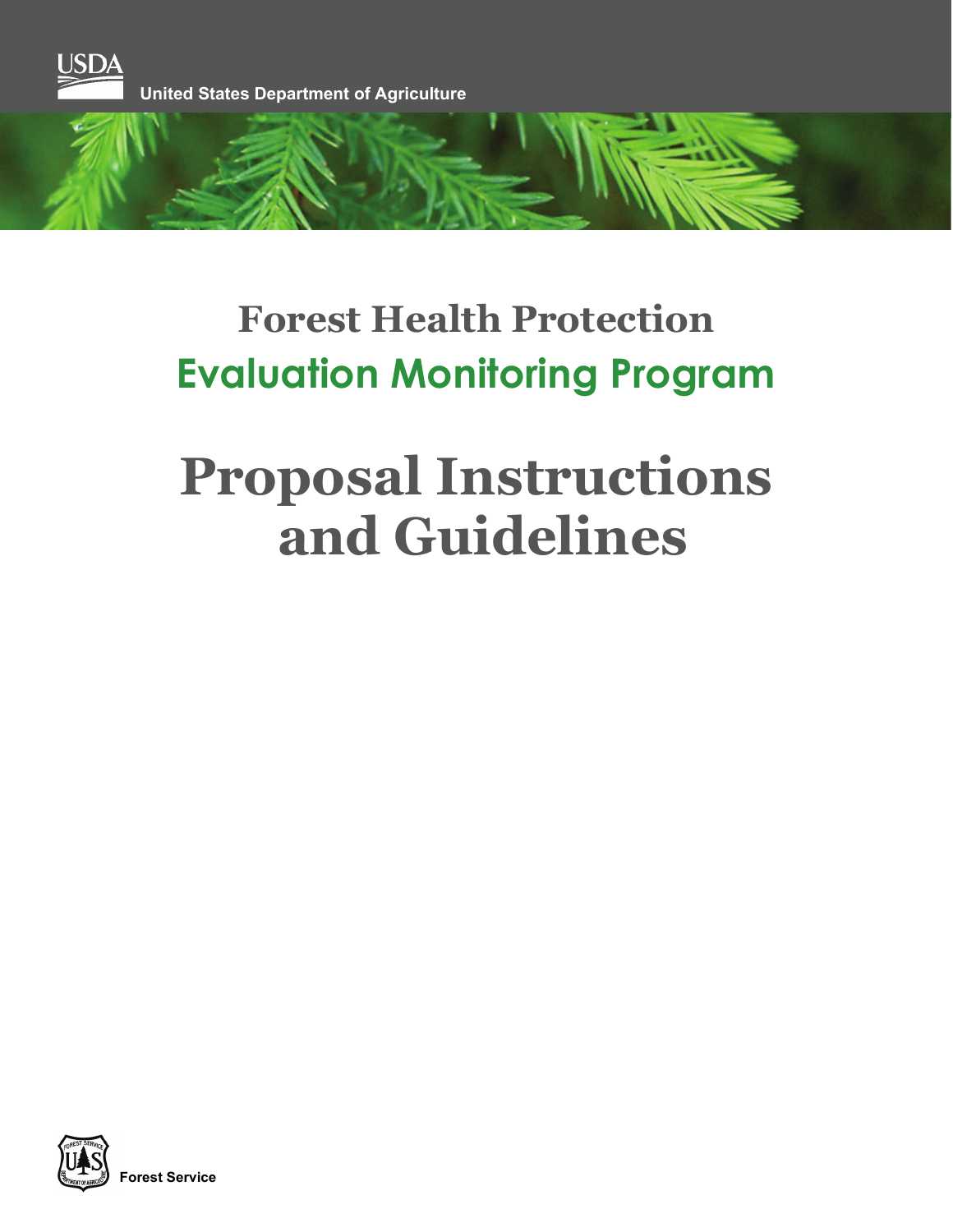### **New and Renewal Proposal Instructions for FY 2022**

Forest Health Monitoring (FHM) is a cooperative program that enables early detection and evaluation of changes in forest health conditions on all ownerships. The Evaluation Monitoring (EM) component of FHM is designed to evaluate undesirable changes in forest health. Projects funded through EM investigate the extent, severity, and/or causes of forest health problems.

Project Proposals for new and continuing projects should be submitted by **October 15, 2021.** to the FHM Regional Managers: **Stephen Burr** for Northeast and North Central FHM Regions [\(stephen.burr@usda.gov\)](mailto:(stephen.burr@usda.gov), **Chris Asaro** for Southern FHM Region [\(christopher.asaro@usda.gov\),](mailto:christopher.asaro@usda.gov) **Ryan Hanavan** for Interior West FHM Region [\(ryan.hanavan@usda.gov\)](mailto:(ryan.hanavan@usda.gov), or **Karen Ripley** for West Coast FHM Region [\(karen.ripley@usda.gov\)](mailto:karen.ripley@usda.gov). The FHM Regional Managers will, in turn, forward their top selected proposals to the Washington Office by **November 30, 2021**. A fillable PDF for new project proposals, progress and final reports can be found at the [FHP Grants webpage.](https://www.fs.fed.us/foresthealth/working-with-us/index.shtml) For best results, please use Adobe [Acrobat Reader DC](https://get.adobe.com/reader/) when filling out the forms on either PC or Mac machines. All proposals must be developed in close consultation with the Forest Service Forest Health Protection (FHP) staff designated as the FHP sponsor.

Regional FHM Managers are responsible for ranking projects from their respective regions and submitting up to 5 new projects, along with progress reports and proposals from continuing projects, to **Joel Eagen**, acting FHM Program [Manager \(](mailto:joel.eagen@usda.gov)joel.eagen@usda.gov). Funding levels for the program depend on specific appropriations; therefore, funding available for EM may change based on final budget direction for FY 2021.

#### **EM Project Competition:**

The purpose of Evaluation Monitoring project is to investigate the extent, severity, and /or cause of forest health issues. Proposed projects should be 1-3 years in duration. Based on current analyses of forest health indicators tracked through the FHM program (see the [FHM National Technical Reports](https://www.fs.fed.us/foresthealth/publications/fhm/fhm-annual-national-reports.shtml) and [State Highlights\),](https://www.fs.fed.us/foresthealth/protecting-forest/forest-health-monitoring/monitoring-forest-highlights.shtml) we are particularly interested in project proposals dealing with the following priority issues:

- **Environmental Change and Impacts** long-term effects on forests, forest pests, frequency/severity of fires and/or fuel dynamics;
- **Unusual weather events** deviations from normal patterns of vegetation dynamics due to unusual weather and related effects;
- **Remote sensing technology** Utilization of recently developed tools and techniques to assess forest health conditions;
- **Tree mortality** deviations from expected levels outbreaks of specific organisms or conditions that result in widespread and intense tree mortality;
- **Invasive species** forest disturbances from insects, diseases and/or plants;
- **FIA Integration** Projects that explore the use of FIA data to characterize or analyze tree mortality. Projects that focus on the use of FIA data to determine invasive species movement and impact.

Information on specific Regional forest health issues and concerns is available from the Regional FHM Program Managers.

Each FHM Mega-Region may submit five new EM proposals for consideration by the National EM Panel. Proposals will be evaluated using the following criteria:

- **1.** Linkage to FHM program.
- **2.** Significance/Impact of forest health issue.
- **3.** Methods.
- **4.** Cost/Economic efficiency.
- **5.** Priority Issues.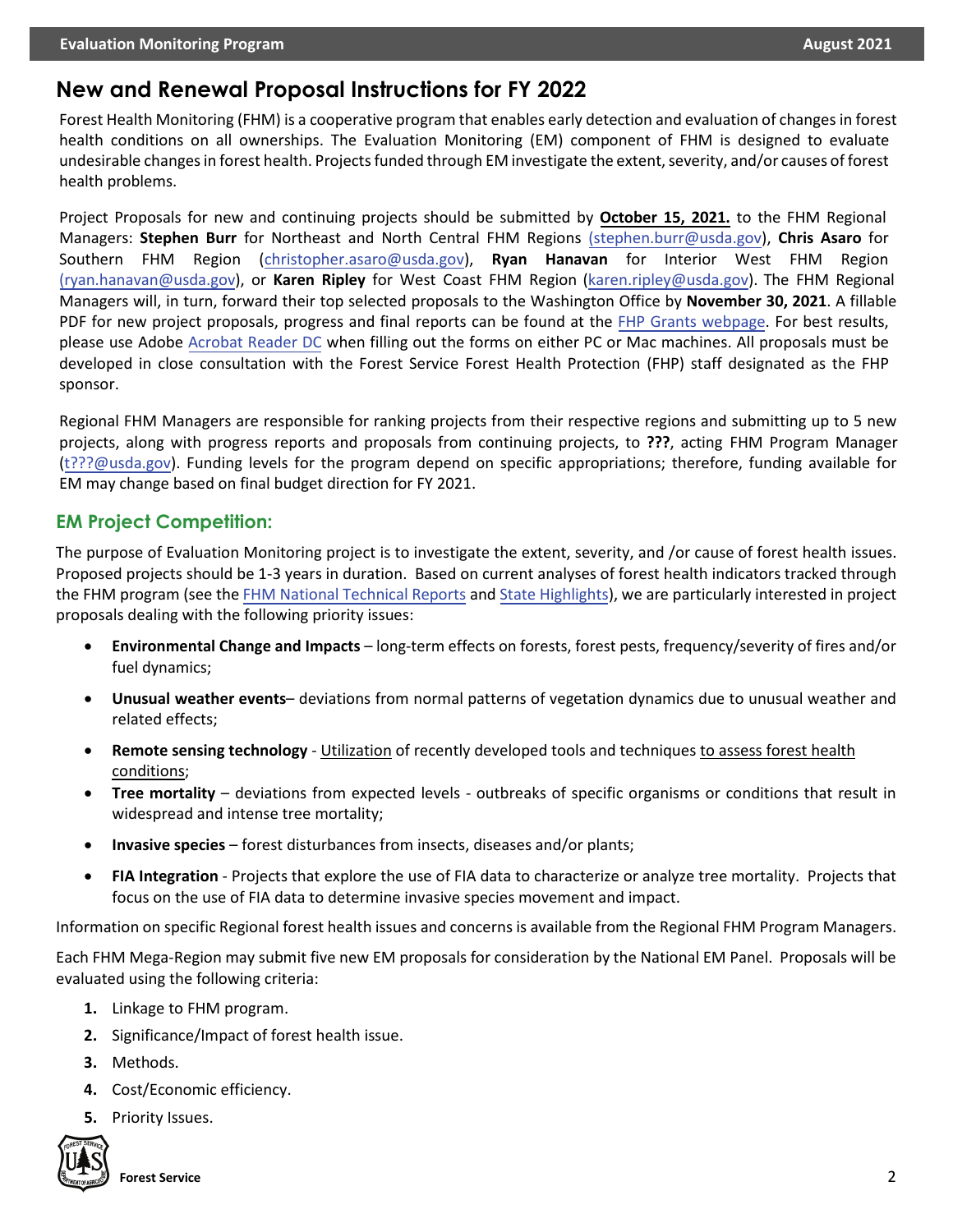#### **For your information, please see attached description of EM Project Rating Criteria.**

#### **General Requirements:**

EM Proposals, Progress Reports and Final Reports **must** be submitted by using the forms found on the [Forest Health](https://www.fs.fed.us/foresthealth/working-with-us/index.shtml) [Protection Grants](https://www.fs.fed.us/foresthealth/grants.shtml) web page. Download the blank form, enter the appropriate information, and submit the saved document to the appropriate Mega-Region Coordinator. Proposals should address data availability. Any projects requiring access to Forest Inventory and Analysis (FIA) plot coordinates should be discussed with Regional FIA work units or Tom Thompson (email: [thomas.g.thompson@usda.gov\) f](mailto:thomas.g.thompson@usda.gov)rom the Spatial Data Services of FIA prior to submission of proposals.

The budget must include all overhead or other indirect costs requested to and pre-approved by the Region/Area, or to cooperating institutions. Projects on non-federal lands need to show non-federal contributions of 50% of the total project costs (1:1 match). For multi-year projects, funding for each requested year is awarded in the year it is needed based on demonstrated progress (see following).

#### **Continuing Proposals:**

Previously funded, multi-year proposals from prior years will be given priority if the investigators have reported sufficient progress by submitting annual requests for continuation by October 15, 2021. Proposals for continued funding of multiyear projects should include a progress statement by submitting the completed EM Continuing Project Report form found on the [Forest Health Protection Grants web page.](https://www.fs.fed.us/foresthealth/working-with-us/index.shtml) The budget requested for continuing years must not exceed that approved in the original proposal.

#### **Reporting Requirements:**

Final reporting of project results are to be presented in three formats: 1) Project details including final budget information are to be submitted by using the EM Final Report form found on the [Forest Health Protection Grants web](https://www.fs.fed.us/foresthealth/working-with-us/index.shtml) page 2) The FHM Management Team requires that results and progress reports for all national competition EM projects are summarized in posters presented at the biennial FHM Working Group meeting or posted on the FHM website. 3) Upon project completion, investigators will submit to the respective FHM Regional Managers a detailed final report, and a 2- 5 page executive summary to be published in the annual [FHM National Technical Report.](https://www.fs.fed.us/foresthealth/publications/fhm/fhm-annual-national-reports.shtml)

Any publications resulting from these projects should acknowledge funding provided by the Forest Service Forest Health Monitoring program. Regardless of format, all Web content or communications materials produced, including text, audio or video - must conform to applicable Section 508 standards to allow federal employees and members of the public with disabilities to access information that is comparable to information provided to persons without disabilities. See [https://www.section508.gov/](http://www.section508.gov/) for more information. Please note that the FHM program is currently developing procedures for archiving data generated by EM projects.